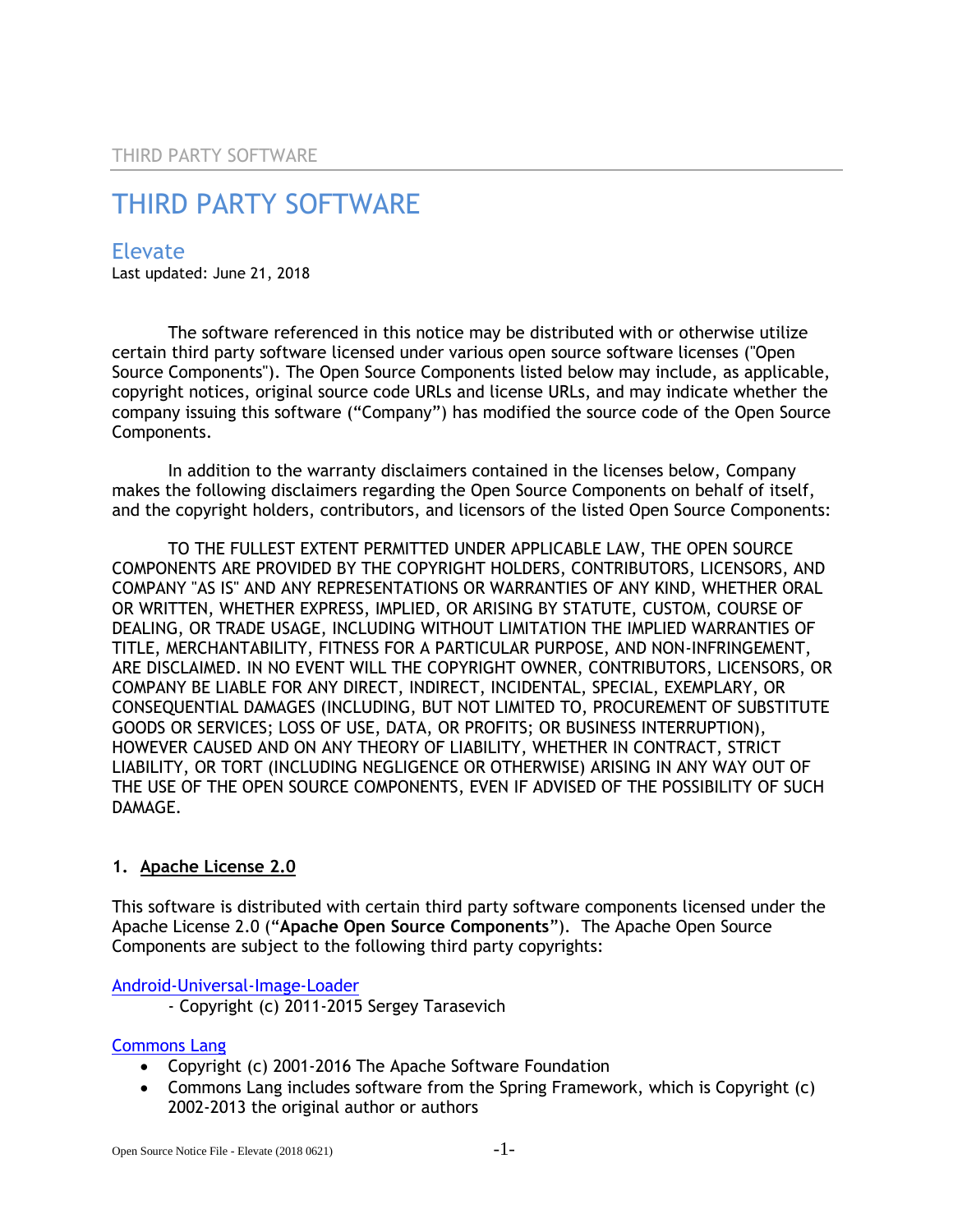#### [DigitsEditText](https://android.googlesource.com/platform/packages/apps/Contacts/+/8df53636fe956713cc3c13d9051aeb1982074286/src/com/android/contacts/dialpad/DigitsEditText.java)

- Copyright (c) 2011 The Android Open Source Project

#### Firebase JobDispatcher

- Copyright (c) 2016 Google, Inc.

#### **[Gson](https://github.com/google/gson)**

- Copyright (c) 2008 Google Inc.

#### [LibPhoneNumber](https://github.com/googlei18n/libphonenumber)

- Copyright (c) 2009-2012 The Libphonenumber Authors

#### [NumberPicker](https://github.com/SimonVT/android-numberpicker)

- Copyright (c) 2006, 2008, 2010, 2012 The Android Open Source Project

## **[OkHttp](http://square.github.io/okhttp/)**

- Copyright (c) 2016 Square, Inc.

#### [Realm](https://realm.io/)

- Copyright (c) 2015 Realm

[TokenAutoComplete](https://github.com/splitwise/TokenAutoComplete)

- Copyright (c) 2013 mgod

===================================================================== The Apache Open Source Components are subject to the following license terms:

=====================================================================

Apache License Version 2.0

TERMS AND CONDITIONS FOR USE, REPRODUCTION, AND DISTRIBUTION

1. Definitions.

"License" shall mean the terms and conditions for use, reproduction, and distribution as defined by Sections 1 through 9 of this document.

"Licensor" shall mean the copyright owner or entity authorized by the copyright owner that is granting the License.

"Legal Entity" shall mean the union of the acting entity and all other entities that control, are controlled by, or are under common control with that entity. For the purposes of this definition, "control" means (i) the power, direct or indirect, to cause the direction or management of such entity, whether by contract or otherwise, or (ii) ownership of fifty percent (50%) or more of the outstanding shares, or (iii) beneficial ownership of such entity.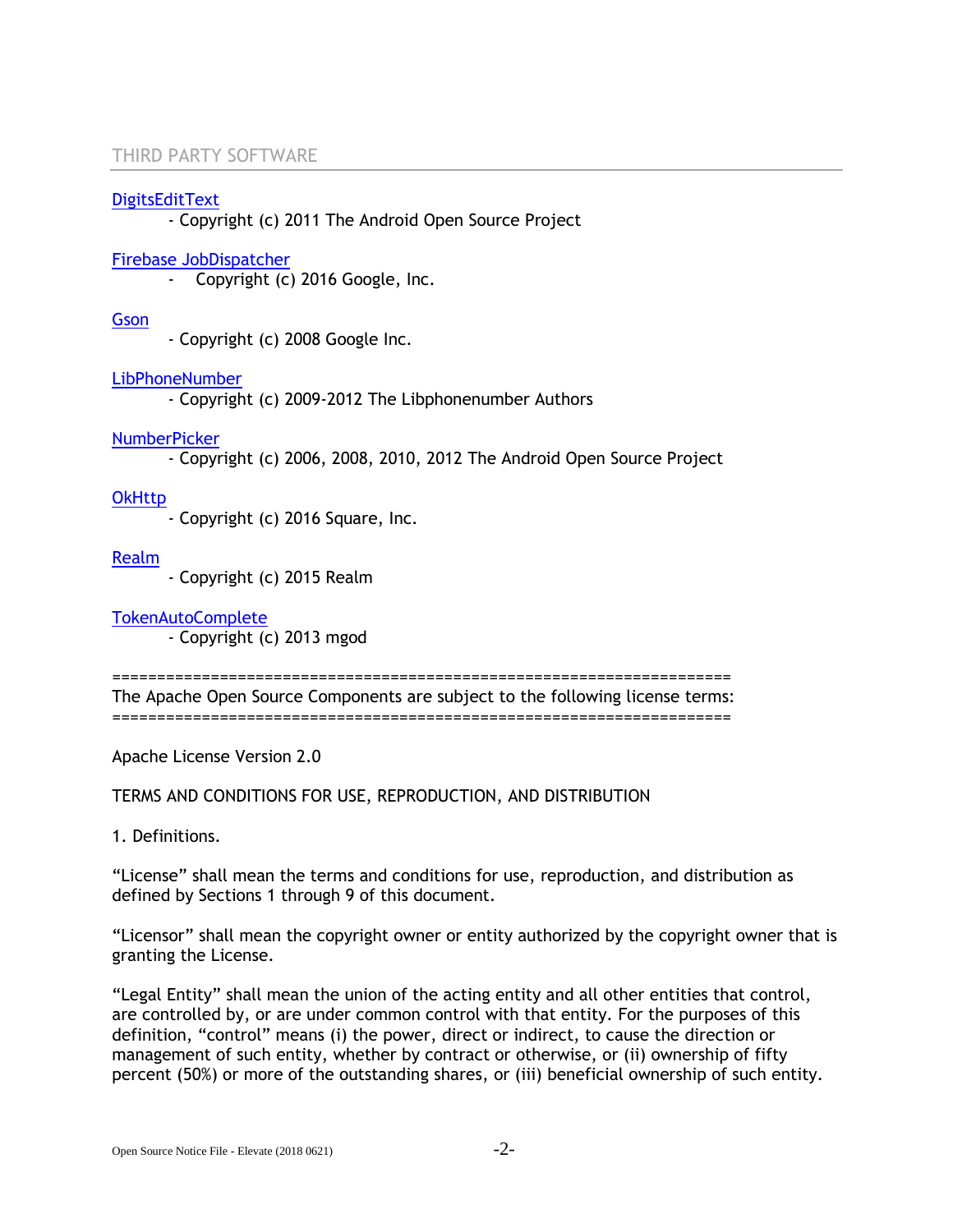"You" (or "Your") shall mean an individual or Legal Entity exercising permissions granted by this License.

"Source" form shall mean the preferred form for making modifications, including but not limited to software source code, documentation source, and configuration files.

"Object" form shall mean any form resulting from mechanical transformation or translation of a Source form, including but not limited to compiled object code, generated documentation, and conversions to other media types.

"Work" shall mean the work of authorship, whether in Source or Object form, made available under the License, as indicated by a copyright notice that is included in or attached to the work (an example is provided in the Appendix below).

"Derivative Works" shall mean any work, whether in Source or Object form, that is based on (or derived from) the Work and for which the editorial revisions, annotations, elaborations, or other modifications represent, as a whole, an original work of authorship. For the purposes of this License, Derivative Works shall not include works that remain separable from, or merely link (or bind by name) to the interfaces of, the Work and Derivative Works thereof.

"Contribution" shall mean any work of authorship, including the original version of the Work and any modifications or additions to that Work or Derivative Works thereof, that is intentionally submitted to Licensor for inclusion in the Work by the copyright owner or by an individual or Legal Entity authorized to submit on behalf of the copyright owner. For the purposes of this definition, "submitted" means any form of electronic, verbal, or written communication sent to the Licensor or its representatives, including but not limited to communication on electronic mailing lists, source code control systems, and issue tracking systems that are managed by, or on behalf of, the Licensor for the purpose of discussing and improving the Work, but excluding communication that is conspicuously marked or otherwise designated in writing by the copyright owner as "Not a Contribution."

"Contributor" shall mean Licensor and any individual or Legal Entity on behalf of whom a Contribution has been received by Licensor and subsequently incorporated within the Work.

2. Grant of Copyright License. Subject to the terms and conditions of this License, each Contributor hereby grants to You a perpetual, worldwide, non-exclusive, no-charge, royaltyfree, irrevocable copyright license to reproduce, prepare Derivative Works of, publicly display, publicly perform, sublicense, and distribute the Work and such Derivative Works in Source or Object form.

3. Grant of Patent License. Subject to the terms and conditions of this License, each Contributor hereby grants to You a perpetual, worldwide, non-exclusive, no-charge, royaltyfree, irrevocable (except as stated in this section) patent license to make, have made, use, offer to sell, sell, import, and otherwise transfer the Work, where such license applies only to those patent claims licensable by such Contributor that are necessarily infringed by their Contribution(s) alone or by combination of their Contribution(s) with the Work to which such Contribution(s) was submitted. If You institute patent litigation against any entity (including a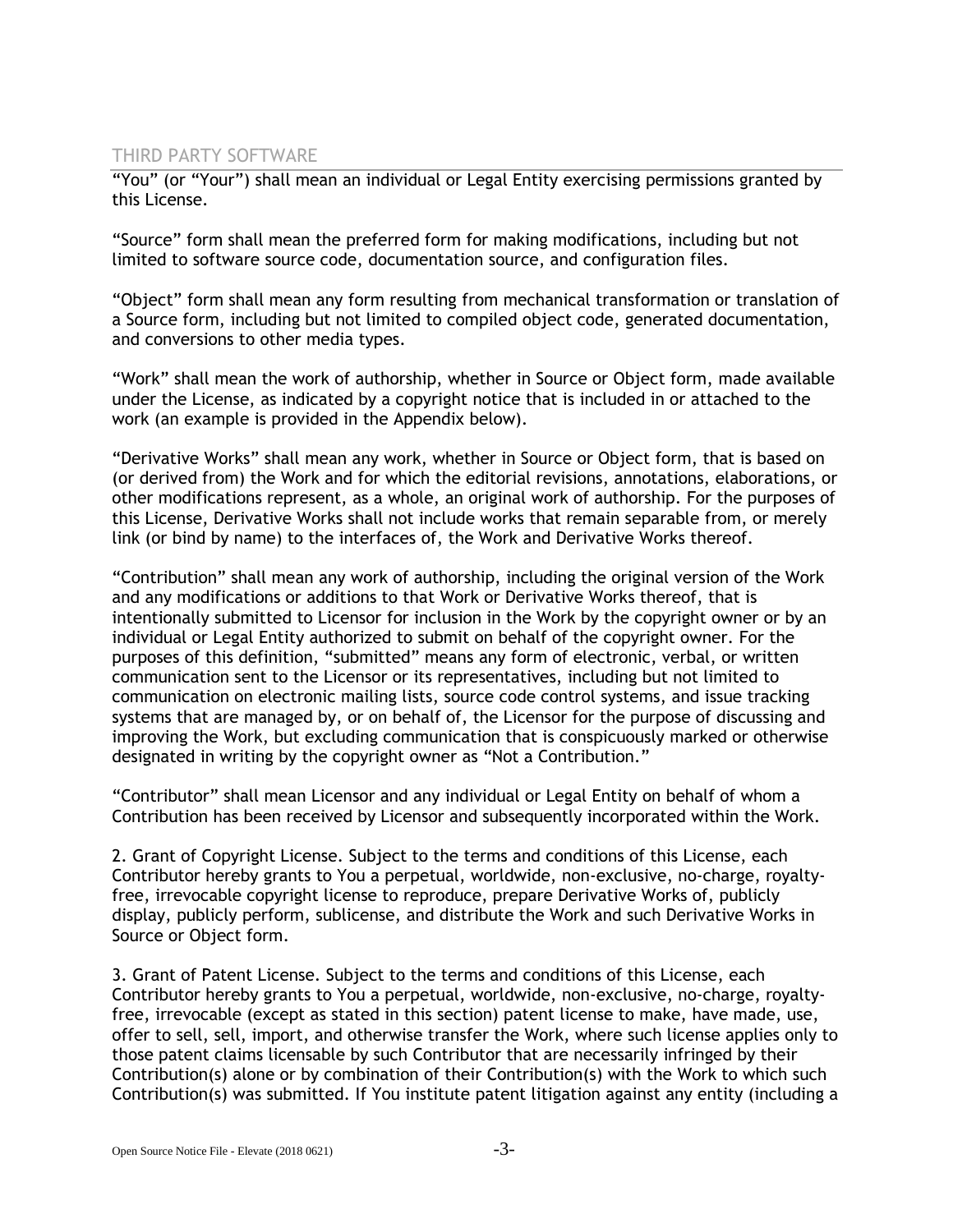cross-claim or counterclaim in a lawsuit) alleging that the Work or a Contribution incorporated within the Work constitutes direct or contributory patent infringement, then any patent licenses granted to You under this License for that Work shall terminate as of the date such litigation is filed.

4. Redistribution. You may reproduce and distribute copies of the Work or Derivative Works thereof in any medium, with or without modifications, and in Source or Object form, provided that You meet the following conditions:

- a. You must give any other recipients of the Work or Derivative Works a copy of this License; and
- b. You must cause any modified files to carry prominent notices stating that You changed the files; and
- c. You must retain, in the Source form of any Derivative Works that You distribute, all copyright, patent, trademark, and attribution notices from the Source form of the Work, excluding those notices that do not pertain to any part of the Derivative Works; and
- d. If the Work includes a "NOTICE" text file as part of its distribution, then any Derivative Works that You distribute must include a readable copy of the attribution notices contained within such NOTICE file, excluding those notices that do not pertain to any part of the Derivative Works, in at least one of the following places: within a NOTICE text file distributed as part of the Derivative Works; within the Source form or documentation, if provided along with the Derivative Works; or, within a display generated by the Derivative Works, if and wherever such third-party notices normally appear. The contents of the NOTICE file are for informational purposes only and do not modify the License. You may add Your own attribution notices within Derivative Works that You distribute, alongside or as an addendum to the NOTICE text from the Work, provided that such additional attribution notices cannot be construed as modifying the License.

You may add Your own copyright statement to Your modifications and may provide additional or different license terms and conditions for use, reproduction, or distribution of Your modifications, or for any such Derivative Works as a whole, provided Your use, reproduction, and distribution of the Work otherwise complies with the conditions stated in this License.

5. Submission of Contributions. Unless You explicitly state otherwise, any Contribution intentionally submitted for inclusion in the Work by You to the Licensor shall be under the terms and conditions of this License, without any additional terms or conditions. Notwithstanding the above, nothing herein shall supersede or modify the terms of any separate license agreement you may have executed with Licensor regarding such Contributions.

6. Trademarks. This License does not grant permission to use the trade names, trademarks, service marks, or product names of the Licensor, except as required for reasonable and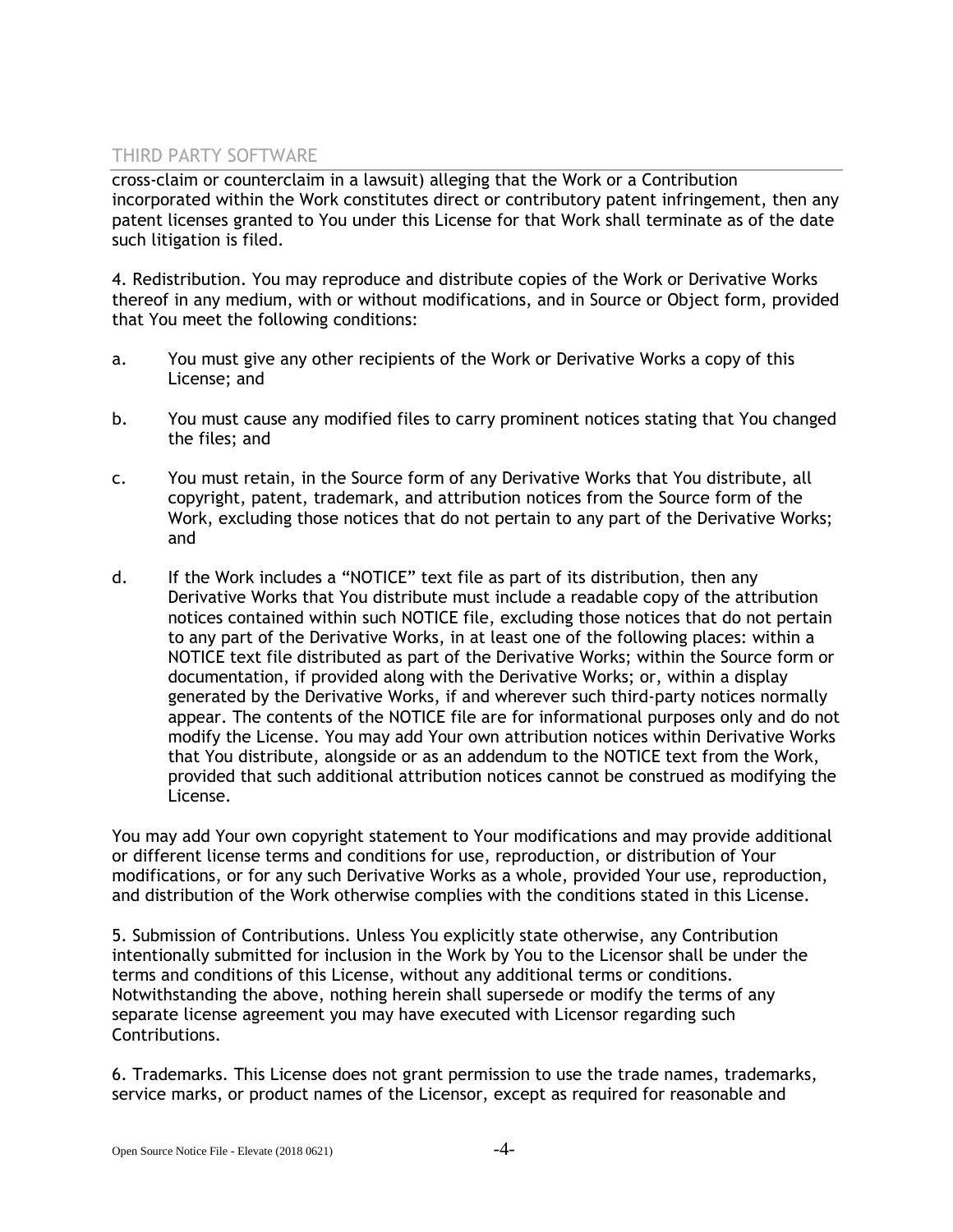customary use in describing the origin of the Work and reproducing the content of the NOTICE file.

7. Disclaimer of Warranty. Unless required by applicable law or agreed to in writing, Licensor provides the Work (and each Contributor provides its Contributions) on an "AS IS" BASIS, WITHOUT WARRANTIES OR CONDITIONS OF ANY KIND, either express or implied, including, without limitation, any warranties or conditions of TITLE, NON-INFRINGEMENT, MERCHANTABILITY, or FITNESS FOR A PARTICULAR PURPOSE. You are solely responsible for determining the appropriateness of using or redistributing the Work and assume any risks associated with Your exercise of permissions under this License.

8. Limitation of Liability. In no event and under no legal theory, whether in tort (including negligence), contract, or otherwise, unless required by applicable law (such as deliberate and grossly negligent acts) or agreed to in writing, shall any Contributor be liable to You for damages, including any direct, indirect, special, incidental, or consequential damages of any character arising as a result of this License or out of the use or inability to use the Work (including but not limited to damages for loss of goodwill, work stoppage, computer failure or malfunction, or any and all other commercial damages or losses), even if such Contributor has been advised of the possibility of such damages.

9. Accepting Warranty or Additional Liability. While redistributing the Work or Derivative Works thereof, You may choose to offer, and charge a fee for, acceptance of support, warranty, indemnity, or other liability obligations and/or rights consistent with this License. However, in accepting such obligations, You may act only on Your own behalf and on Your sole responsibility, not on behalf of any other Contributor, and only if You agree to indemnify, defend, and hold each Contributor harmless for any liability incurred by, or claims asserted against, such Contributor by reason of your accepting any such warranty or additional liability.

# **2. MIT License**

This software is distributed with certain third party software components licensed under the MIT License ("**MIT Open Source Components**"). The MIT Open Source Components are subject to the following third party copyrights:

# [Alamofire](https://github.com/Alamofire/Alamofire/blob/master/LICENSE)

- Copyright (c) 2014-2017 Alamofire Software Foundation [\(http://alamofire.org/\)](http://alamofire.org/)

# [Angular](https://github.com/angular/angular.js/blob/master/LICENSE)

- Copyright (c) 2010-2017 Google, Inc. [http://angularjs.org](http://angularjs.org/)

# [Angular-filter](https://github.com/a8m/angular-filter/blob/master/license.md)

- Copyright (c) 2015 Ariel Mashraki

# [Angular-inview](https://github.com/thenikso/angular-inview/blob/master/LICENSE)

- Copyright (c) 2014 Nicola Peduzzi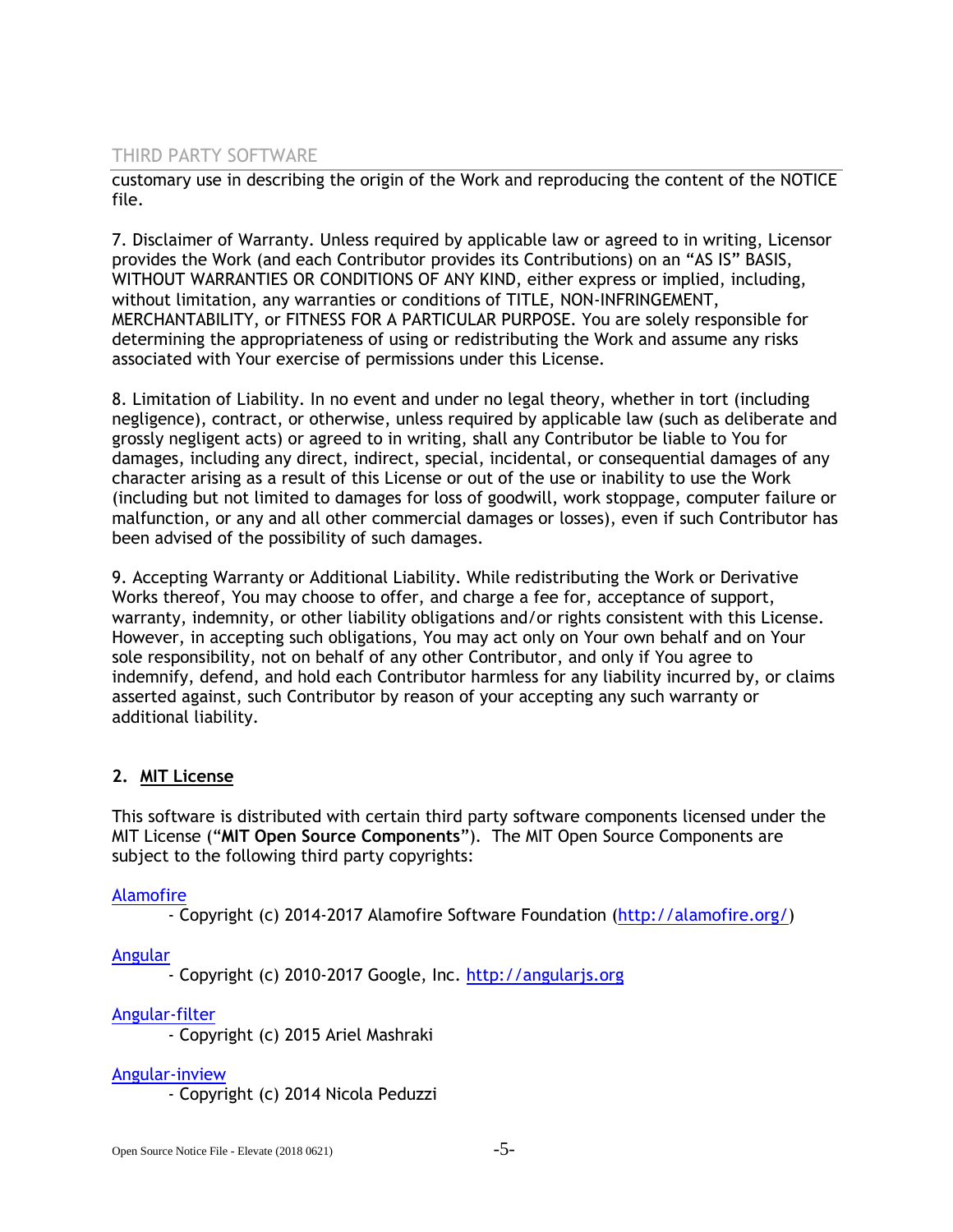#### [Angular-ui-router](https://github.com/angular-ui/ui-router/blob/master/LICENSE)

- Copyright (c) 2013-2015 The AngularUI Team, Karsten Sperling

#### [electron](https://github.com/electron/electron/blob/master/LICENSE)

- Copyright (c) 2013-2017 GitHub Inc.

#### [electron-builder](https://github.com/electron-userland/electron-builder)

- Copyright (c) 2015 Loopline Systems

#### [FloatRatingView](https://github.com/glenyi/FloatRatingView/blob/master/LICENSE)

- Copyright (c) 2014 Glen Yi

#### **J**query

- Copyright (c) 2016 JS Foundation and other contributors, https://js.foundation/

#### [Jquery.scrollbar](https://github.com/gromo/jquery.scrollbar/blob/master/license-mit.txt)

- Copyright (c) 2013 Yuriy Khabarov <13real008@gmail.com>

#### [js-polyfills](https://github.com/inexorabletash/polyfill/blob/master/LICENSE.md)

- Copyright (c) JS Foundation and other contributors

### [JsSIP](https://github.com/versatica/JsSIP/blob/master/LICENSE)

- Copyright (c) 2012-2015 José Luis Millán – Versatica <https://github.com/versatica/>

### [Moment](https://github.com/moment/moment/blob/develop/LICENSE)

- Copyright (c) JS Foundation and other contributors

# [node-os](https://github.com/DiegoRBaquero/node-os/blob/master/LICENSE)

- Copyright (c) 2016 Diego Rodríguez Baquero

#### **[ObjectMapper](https://github.com/Hearst-DD/ObjectMapper)**

- Copyright (c) 2014 Hearst

#### **[PromiseKit](https://github.com/mxcl/PromiseKit/blob/master/LICENSE)**

- Copyright 2016 Max Howell [mxcl@me.com](mailto:mxcl@me.com)

#### [PromiseKit Alamofire extensions](https://github.com/PromiseKit/Alamofire-)

- Copyright 2016 Max Howell [mxcl@me.com](mailto:mxcl@me.com)

#### **[RecyclerView](https://github.com/bignerdranch/recyclerview-multiselect)**

- Copyright (c) 2014 Big Nerd Ranch

#### [ua-parser-js](https://github.com/faisalman/ua-parser-js)

- Copyright (c) 2012-2016 Faisal Salman [fyzlman@gmail.com](mailto:fyzlman@gmail.com)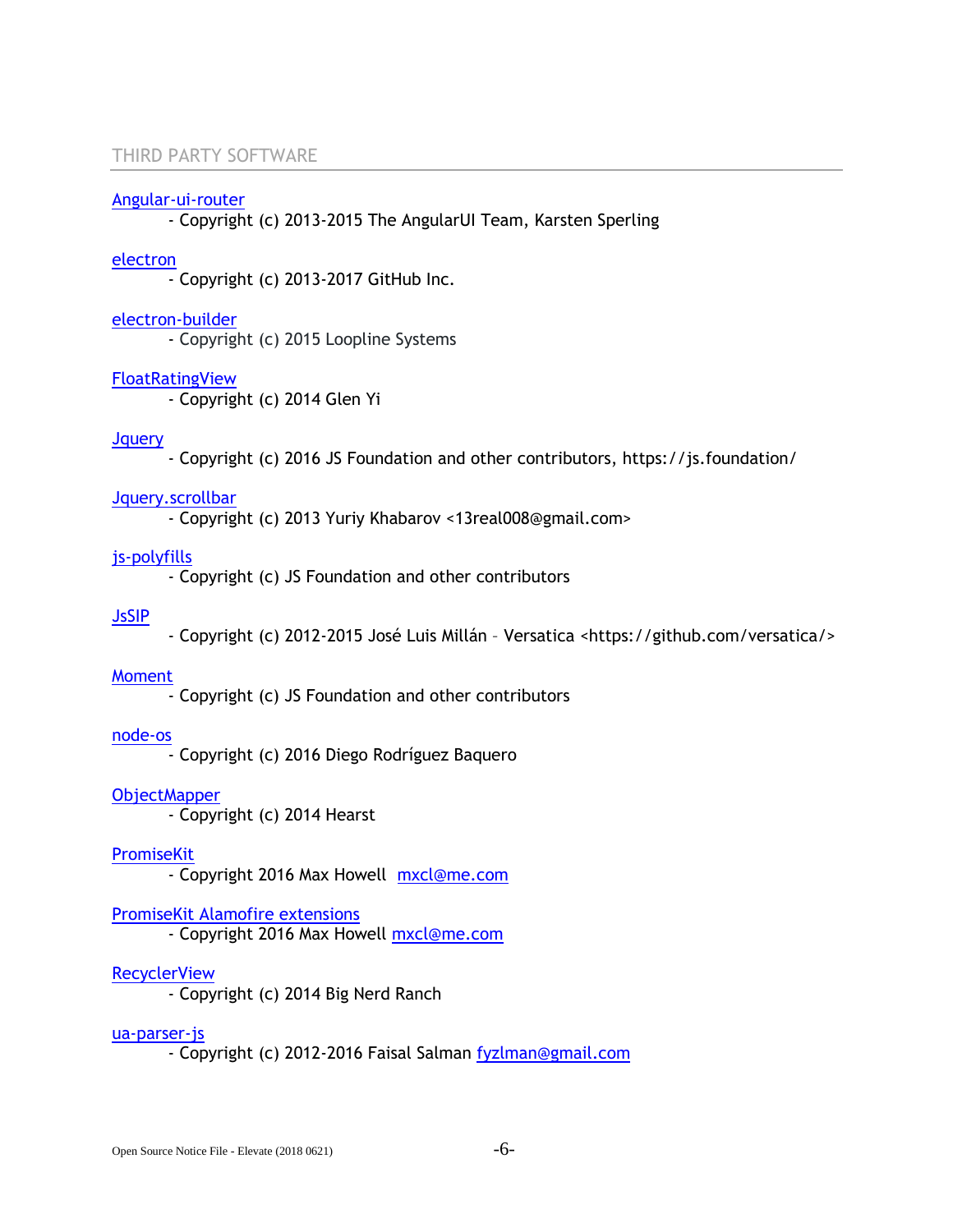# [UIScrollView+InfiniteScroll](https://github.com/pronebird/UIScrollView-InfiniteScroll)

- Copyright (c) 2013-2015 Andrei Mihailov

#### **SDVersion**

- Copyright (c) 2016 Sebastian Dobrincu

#### **[SDWebImage](https://github.com/rs/SDWebImage)**

- Copyright (c) 2009-2017 Olivier Poitrey [rs@dailymotion.com](mailto:rs@dailymotion.com)

# [Strophe](https://github.com/strophe/strophejs/blob/master/LICENSE.txt)

- Copyright (c) 2006-2009 Collecta, Inc.

# **[SwipeCellKit](https://github.com/SwipeCellKit/SwipeCellKit/blob/develop/LICENSE)**

- Copyright (c) 2017 Jeremy Koch [http://jerkoch.com](http://jerkoch.com/)

#### [tooltipster](https://github.com/iamceege/tooltipster)

- Copyright (c) 2012,2016 Caleb Jacob and Louis Ameline

# [VENTokenField](https://github.com/venmo/VENTokenField)

- Copyright (c) 2014 Venmo

#### [webpack](https://github.com/webpack/webpack/blob/master/LICENSE)

- Copyright (c) JS Foundation and other contributors

# [Zip](https://github.com/marmelroy/Zip/blob/master/LICENSE)

- Copyright (c) 2015 Roy Marmelstein

=====================================================================

The MIT Open Source Components are subject to the following license terms:

=====================================================================

Permission is hereby granted, free of charge, to any person obtaining a copy of this software and associated documentation files (the "Software"), to deal in the Software without restriction, including without limitation the rights to use, copy, modify, merge, publish, distribute, sublicense, and/or sell copies of the Software, and to permit persons to whom the Software is furnished to do so, subject to the following conditions:

The above copyright notice and this permission notice shall be included in all copies or substantial portions of the Software.

THE SOFTWARE IS PROVIDED "AS IS", WITHOUT WARRANTY OF ANY KIND, EXPRESS OR IMPLIED, INCLUDING BUT NOT LIMITED TO THE WARRANTIES OF MERCHANTABILITY, FITNESS FOR A PARTICULAR PURPOSE AND NONINFRINGEMENT. IN NO EVENT SHALL THE AUTHORS OR COPYRIGHT HOLDERS BE LIABLE FOR ANY CLAIM, DAMAGES OR OTHER LIABILITY, WHETHER IN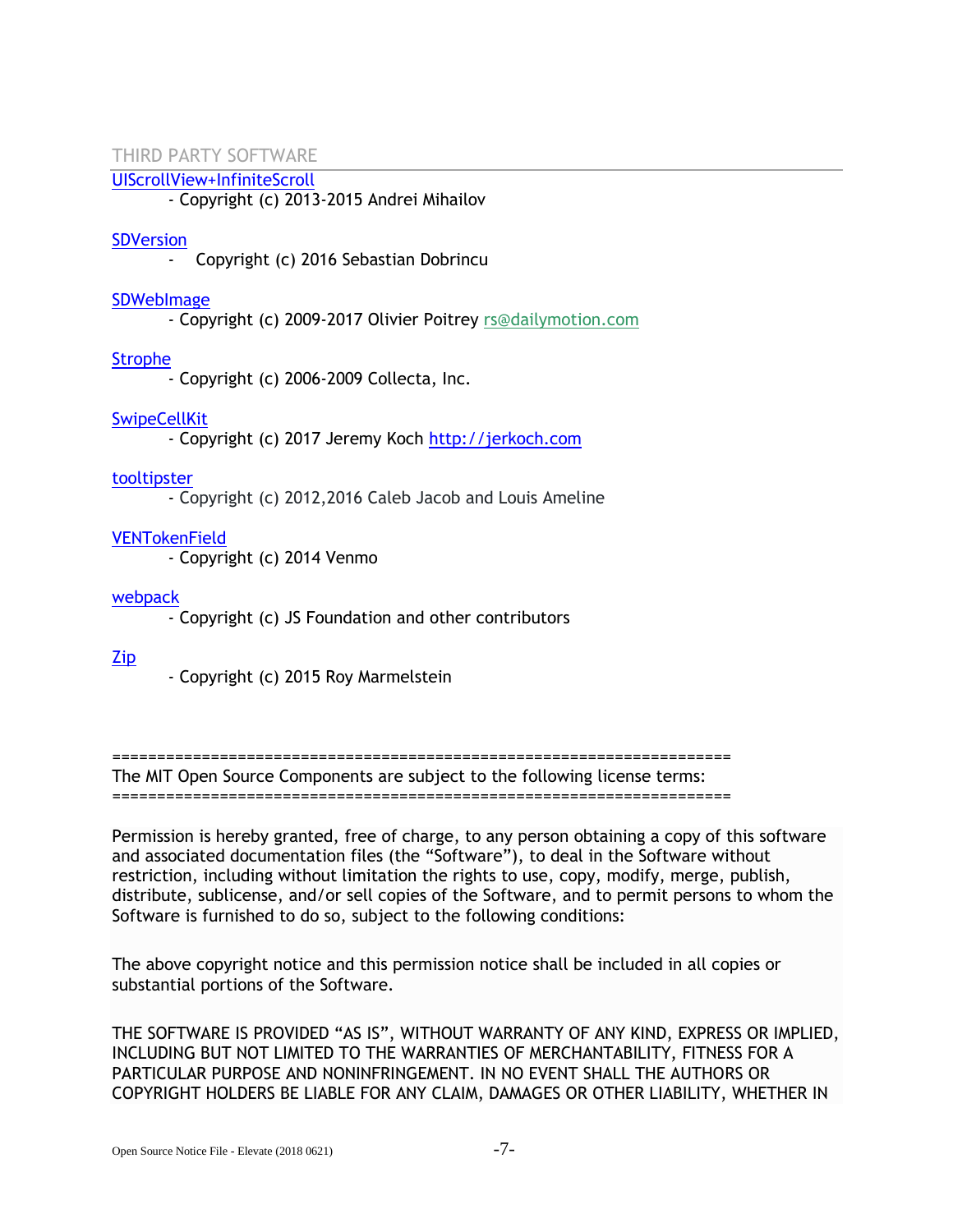# AN ACTION OF CONTRACT, TORT OR OTHERWISE, ARISING FROM, OUT OF OR IN CONNECTION WITH THE SOFTWARE OR THE USE OR OTHER DEALINGS IN THE SOFTWARE.

# **3. BSD License**

This software is distributed with certain third party software components licensed under the BSD License ("**BSD Open Source Components**"). The BSD Open Source Components are subject to the following third party copyrights:

[electron-packager](https://github.com/electron-userland/electron-packager/blob/master/LICENSE)

- Copyright (c) 2015 Max Ogden and other contributors

===================================================================== The BSD Open Source Components are subject to the following license terms: =====================================================================

Redistribution and use in source and binary forms, with or without modification, are permitted provided that the following conditions are met:

1. Redistributions of source code must retain the above copyright notice, this list of conditions and the following disclaimer.

2. Redistributions in binary form must reproduce the above copyright notice, this list of conditions and the following disclaimer in the documentation and/or other materials provided with the distribution.

3. Neither the name of the copyright holder nor the names of its contributors may be used to endorse or promote products derived from this software without specific prior written permission.

THIS SOFTWARE IS PROVIDED BY THE COPYRIGHT HOLDERS AND CONTRIBUTORS "AS IS" AND ANY EXPRESS OR IMPLIED WARRANTIES, INCLUDING, BUT NOT LIMITED TO, THE IMPLIED WARRANTIES OF MERCHANTABILITY AND FITNESS FOR A PARTICULAR PURPOSE ARE DISCLAIMED. IN NO EVENT SHALL THE COPYRIGHT HOLDER OR CONTRIBUTORS BE LIABLE FOR ANY DIRECT, INDIRECT, INCIDENTAL, SPECIAL, EXEMPLARY, OR CONSEQUENTIAL DAMAGES (INCLUDING, BUT NOT LIMITED TO, PROCUREMENT OF SUBSTITUTE GOODS OR SERVICES; LOSS OF USE, DATA, OR PROFITS; OR BUSINESS INTERRUPTION) HOWEVER CAUSED AND ON ANY THEORY OF LIABILITY, WHETHER IN CONTRACT, STRICT LIABILITY, OR TORT (INCLUDING NEGLIGENCE OR OTHERWISE) ARISING IN ANY WAY OUT OF THE USE OF THIS SOFTWARE, EVEN IF ADVISED OF THE POSSIBILITY OF SUCH DAMAGE.